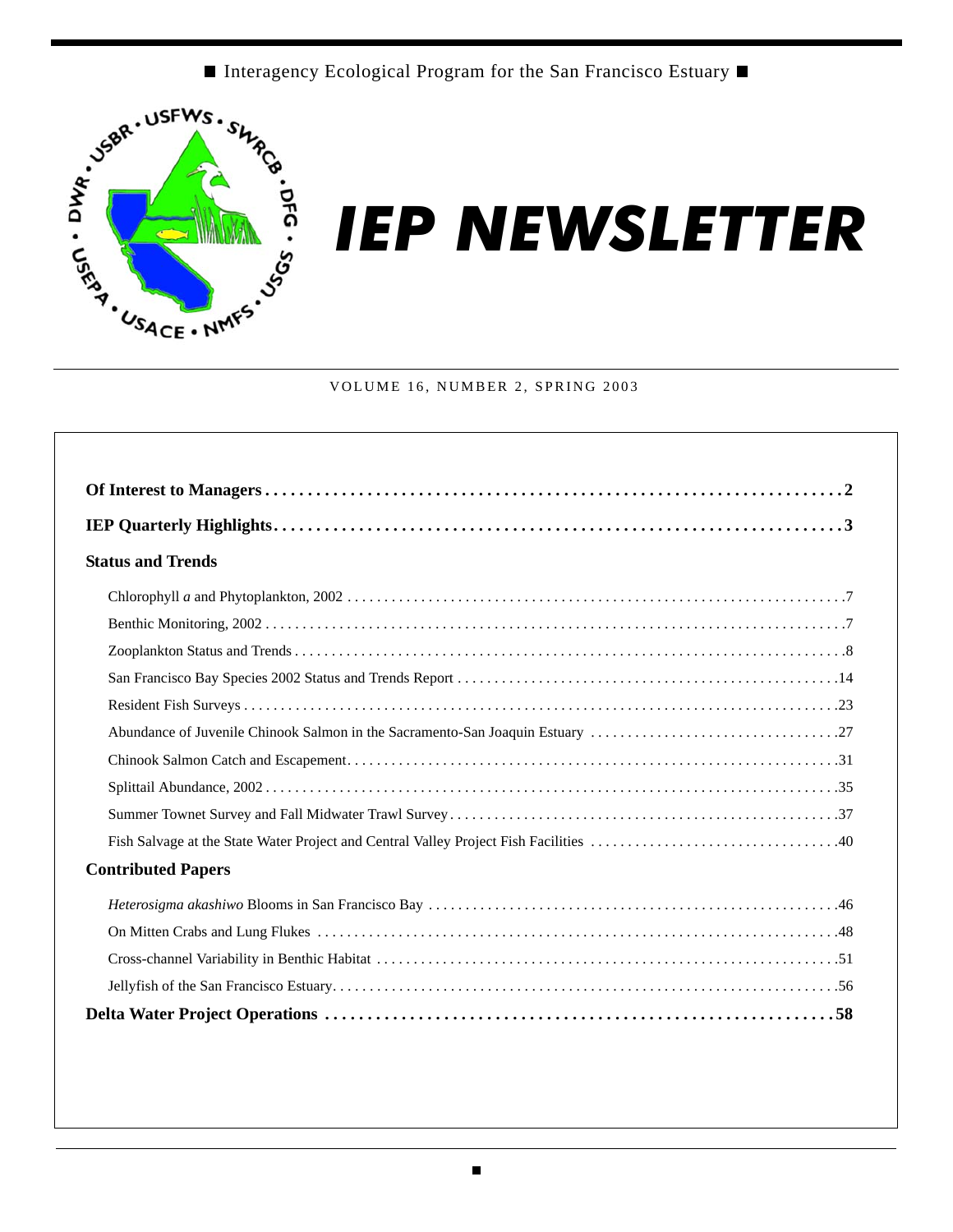# **Fish Salvage at the State Water Project and Central Valley Project Fish Facilities**

*Steve Foss (DFG), sfoss@delta.dfg.ca.gov*

### **Introduction**

Two large fish salvage facilities in the Sacramento-San Joaquin Delta—the Central Valley Project's Tracy Fish Collection Facility (TFCF) and the State Water Project's Skinner Delta Fish Protective Facility (SDFPF)—divert (salvage) fish from exported water. Both facilities use a louver-bypass system to collect entrained fish, which are then transported to release sites in the Delta. The TFCF began operation in 1957 and the SDFPF in 1968. The number of transported fish (salvage) is estimated from sub-samples of fish collected at least every two hours while water is being pumped.

## **Exports**

 State Water Project (SWP) water exports totaled about 3.44 billion  $m^3$  (2,792,000 acre-feet) in 2002, compared to about 2.85 billion  $m^3$  (2,319,000 acre-feet) in 2001. During 2002, monthly water exports at the SWP ranged from a low of about 47.4 million  $m^3$  (38,455 af) in May to a high of about 510.3 million  $m^3$  (414,034 af) in August (Figure 1), higher than the 2001 range of about 13.7 million  $m^3$  (11,100 af) to 463.2 million  $m^3$ (376,500 af).

Central Valley Project (CVP) water exports totaled about 3.08 billion  $m^3$  (2,501,000 af), compared to about 2.79 billion  $m^3$  (2,263,000 af) in 2001. Monthly water exports at the CVP in 2002 ranged from a low of about  $65.2$  million m<sup>3</sup> (53,000 af) in May to about 329.0 million  $m<sup>3</sup>$  (about 267,000 af) in both July and August (Figure 1), similar to the 2001 range of about 64.9 million  $m^3$  (52,700) af) to about 313.4 million  $m^3$  (254,280 af).



**Figure 1 Monthly water exports in 2002 by SWP and CVP.**

#### **Fish Salvage**

About 4.65 million fish were salvaged at the SWP in 2002, and almost 6.14 million fish were salvaged at the CVP. At both facilities, threadfin shad was the predominant species salvaged. Threadfin shad accounted for 54% of the annual salvage at the SWP (Figure 2) and 79% of the annual salvage at the CVP (Figure 3). There has been a general increase in the annual proportion of threadfin shad in the total salvage, particularly since 1995 (Figure 4).

Density of fish (individuals salvaged per  $10,000 \text{ m}^3$ ) was highest at the SWP in July (578) and at the CVP in November (49) (Figure 5). Threadfin shad and striped bass together accounted for much of the salvage in July at the SWP (84%) and threadfin shad made up most of the CVP salvage during November (89%).



**Figure 2 Relative species contribution to 2002 annual salvage at SWP.**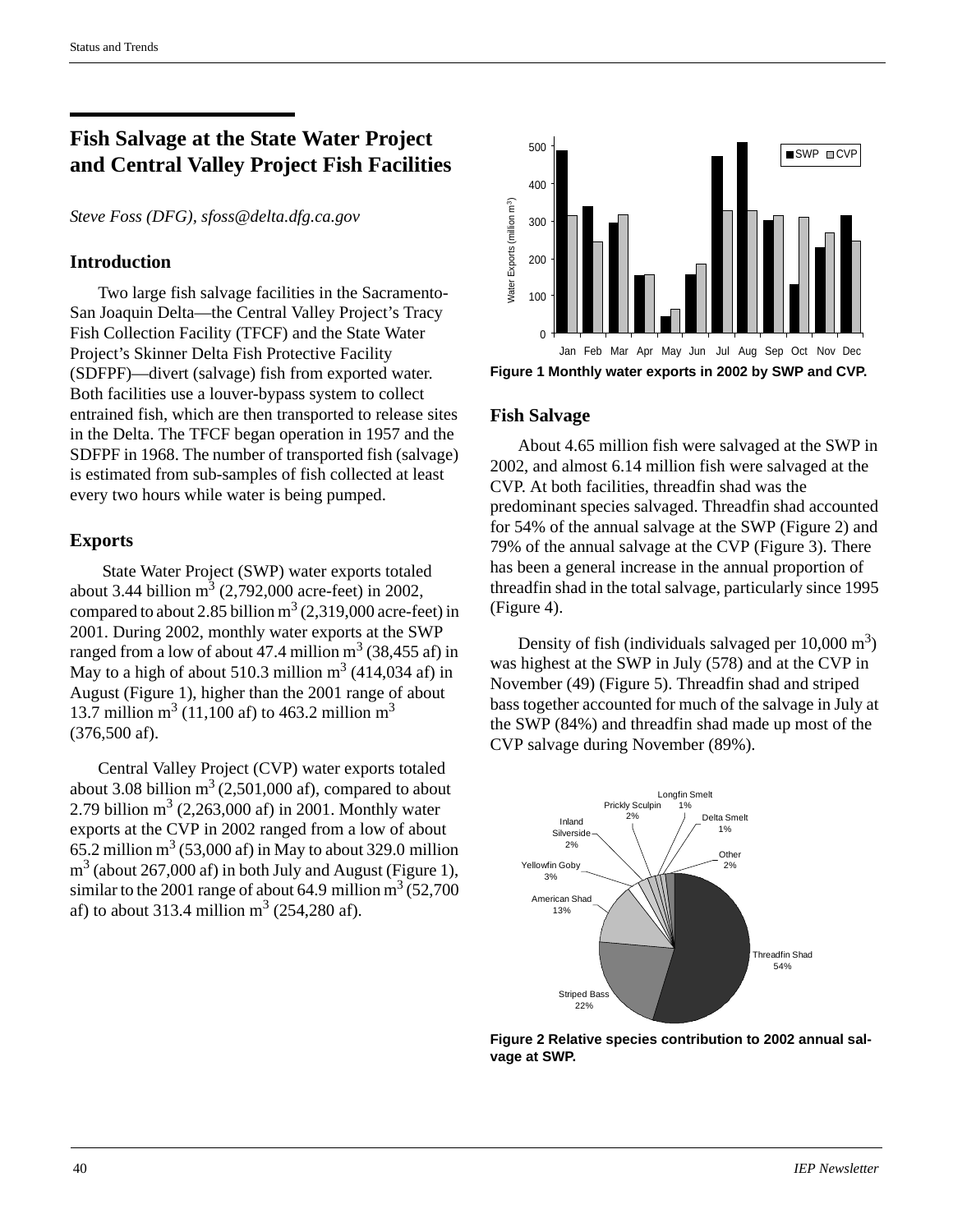

**Figure 3 Relative species contribution to 2002 annual salvage at CVP.**



**Figure 4 Relative proportion of threadfin shad in salvage at SWP and CVP.**



**Figure 5 Fish salvage density in 2002 at SWP and CVP.**

#### **Delta Smelt**

Estimated salvage of delta smelt at SWP in 2002 was 49,823, far more than the 13,219 salvaged in 2001, but still less than in 1999 and 2000 (Figure 6). Almost three

quarters of the delta smelt at the SWP were salvaged during May (Figure 7).



**Figure 6 Annual delta smelt salvage at SWP and CVP.**

 In 2002, 18,396 delta smelt were salvaged at the CVP, more than the 11,700 salvaged in 2001. The highest salvage of adults (1,248) occurred in January (Figure 7) and this total was also the most in that month since 1988. The shift of peak adult salvage from February to January reversed a three-year trend of unusually high delta smelt salvage in February. About 15,700 young-of-the-year (YOY) delta smelt were salvaged in May and June, about double the 2001 YOY salvage, but only 70% of the YOY salvage in 2000.



**Figure 7 Monthly salvage of delta smelt at SWP and CVP in 2002.**

#### **Chinook Salmon**

The combined (SWP+CVP) salvage of Chinook salmon was 21,909, lower than the 57,806 salvaged in 2001, much lower than the 1992-2001 annual average (84,950), and far lower than the 1982-1991 annual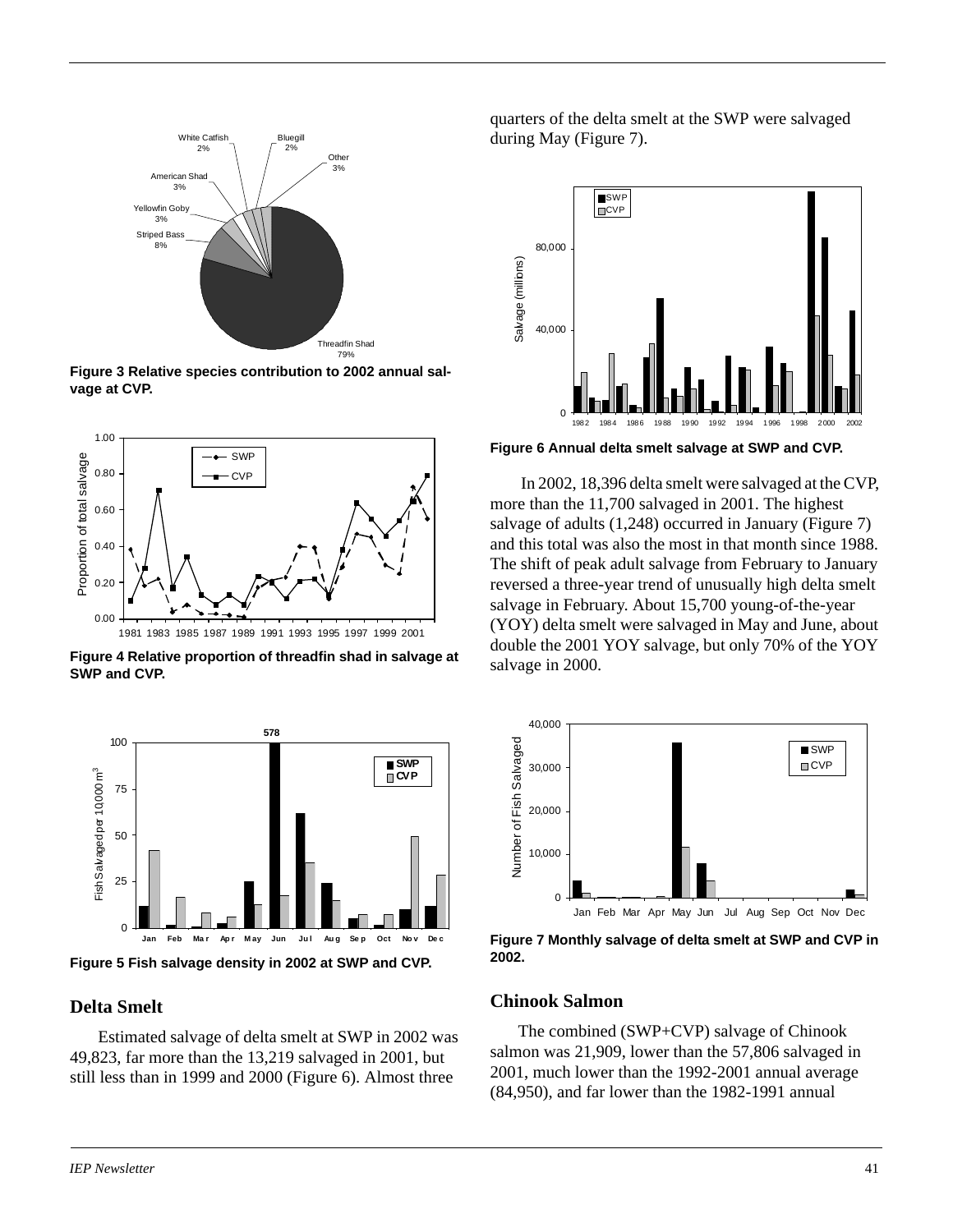average (333,023) (Figure 8). One-third of the salmon salvaged last year were adipose-fin clipped, indicating hatchery origin. Of the naturally-produced salmon, over half (56%) were spring run, 34% were fall run, and the remainder (10%) were winter run (as determined by fork length only) (Figure 9).



**Figure 8 Annual Chinook salmon salvage at SWP and CVP**



#### **Figure 9 Percent of Chinook salmon runs in 2002 salvage at SWP and CVP. Race determined solely by length.**

The CVP facility salvaged more than 3 times the number of Chinook salmon than the SWP facility during 2002 (Table 1). Salmon salvage at the SWP facility peaked in May, a month after it peaked at the CVP; almost 60% of the annual salmon salvage at the CVP came in April (Figure 10).

Salmon loss, an estimate of the mortality resulting from entrainment at the export facilities, is based on estimates of pre-screen loss (predation), louver efficiency, and handling and trucking mortality. Total salmon loss (SWP+CVP) in 2002 was 39,256, more than twice the salmon salvage. Approximately 42% of the salmon lost were adipose fin clipped, compared to only 5% in 2001.

SWP loss was much higher than CVP loss (Table 2), reflecting the high predation mortality rate (75%) in Clifton Court Forebay.

#### **Table 1 Wild Chinook salmon salvage at CVP and SWP in 2002.**

| Race         | <b>SWP</b> | <b>CVP</b> | Total  |
|--------------|------------|------------|--------|
| Fall         | 1,384      | 3,626      | 5,010  |
| Late-fall    | 14         | 12         | 26     |
| Winter       | 606        | 794        | 1,400  |
| Spring       | 1,267      | 6.910      | 8.177  |
| <b>Total</b> | 3,271      | 11,342     | 14,613 |





| Table 2 Wild Chinook salmon loss at CVP and SWP in 2002. |
|----------------------------------------------------------|
|----------------------------------------------------------|

| Race      | <b>SWP</b> | <b>CVP</b> | Total  |
|-----------|------------|------------|--------|
| Fall      | 6,418      | 2,658      | 9,076  |
| Late-fall | 59         | 11         | 69     |
| Winter    | 2.685      | 537        | 10.206 |
| Spring    | 5.641      | 4.565      | 3,222  |
| Total     | 14,803     | 7,771      | 22,573 |

## **Steelhead Trout**

Steelhead salvage at both facilities in 2002 was much lower than in the previous two years (Figure 11). The SWP salvaged 2,181 steelhead, almost one-fourth of the 2001 total and about half of the 1992-2001 mean of 4,157 per year. The CVP salvaged 1,656, far below the 1992- 2001 mean of 3,190 per year. Steelhead salvage was highest during March at both facilities (Figure 12).

About 68% of the steelhead salvaged at the SWP were adipose fin clipped, indicating hatchery origin, and about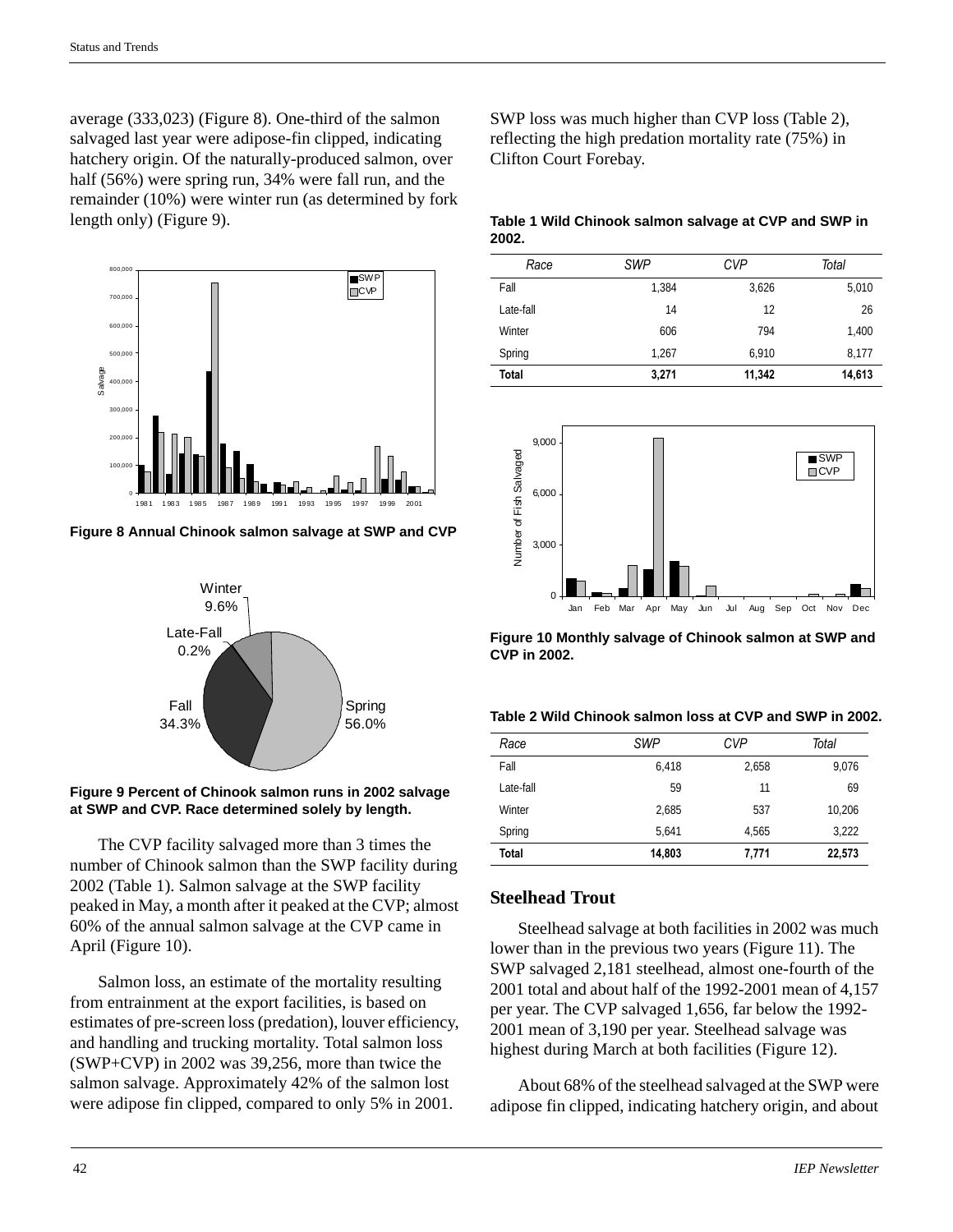42% of CVP salvaged steelhead were clipped. In 2001, about 65% of both SWP and CVP salvaged steelhead were hatchery-bred.



**Figure 11 Annual steelhead salvage at SWP and CVP in 2002.**



**Figure 12 Monthly salvage of steelhead at SWP and CVP in 2002.**

#### **Striped Bass**

In 2002, the SWP salvaged over 1 million striped bass, about half the 1992-2001 average of 2.07 million per year (Figure 13). At the CVP, almost 500,000 striped bass were salvaged, less than half the 10-year average of 1.24 million per year. Striped bass salvage peaked in June at the both facilities (Figure 14).

#### **American Shad**

About 608,000 American shad were salvaged in 2002 at the SWP and about 156,000 at the CVP, both lower than the 1992-2001 averages (Figure 15). The 2002 total at the CVP was the lowest since 1992. Monthly salvage of American shad at the SWP peaked at just over 200,000 in August. In contrast, relatively few American shad were salvaged in August at the CVP (about 12,000). At the

CVP, salvage of American shad was highest in December. Since 1981, there has been a general trend of higher American shad salvage at both facilities (Figure 15).



**Figure 13 Annual striped bass salvage at SWP and CVP.**



**Figure 14 Monthly salvage of striped bass at SWP and CVP in 2002.**



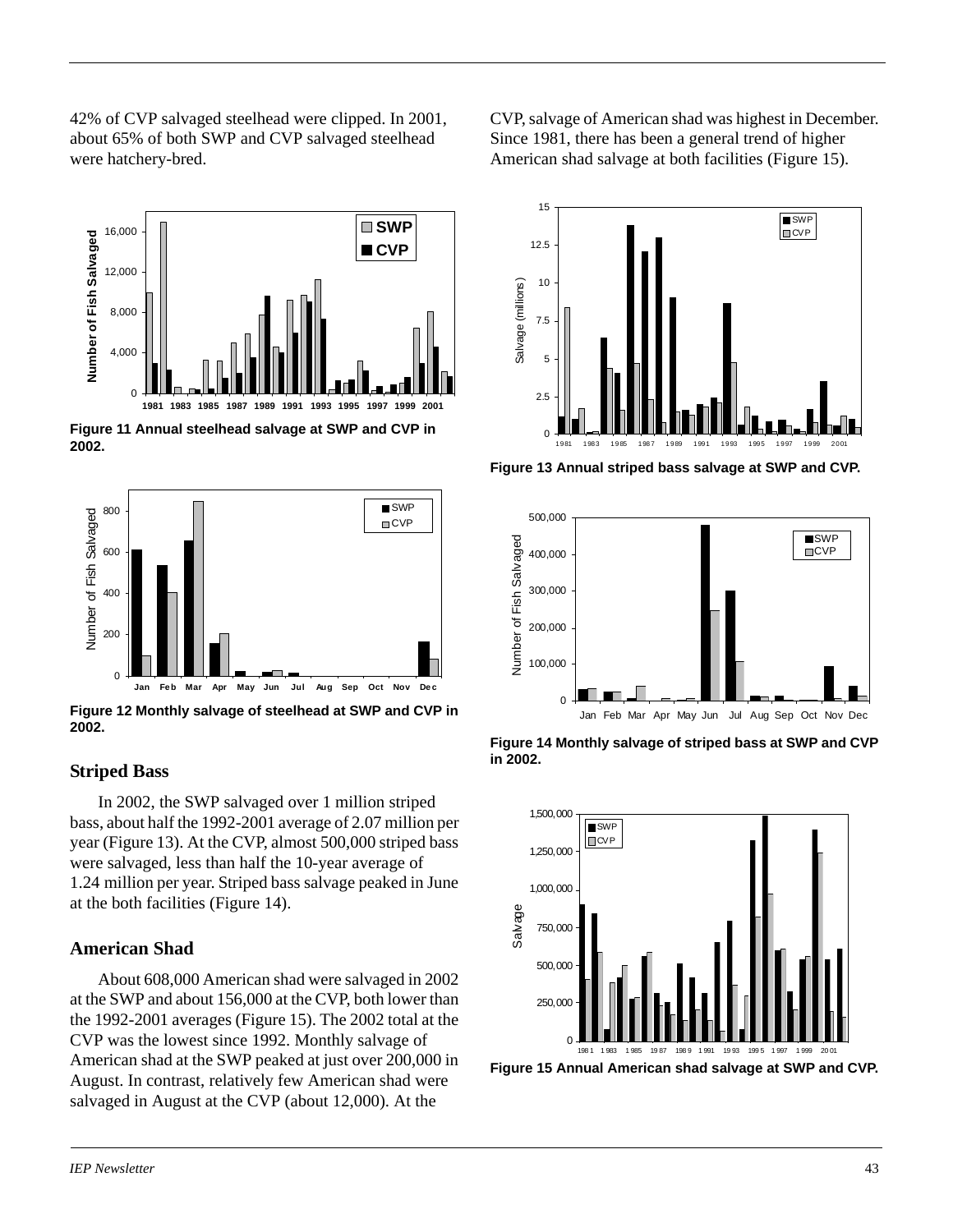## **Splittail**

Combined splittail salvage  $(SWP + CVP)$  was slightly more than half of the 2001 combined total, and was also lower than every other year since 1980, except 1994 (Figure 16). Splittail salvage totals in 1986, 1995, and 1998 dwarf the salvage totals for 2002 and all other years since 1980.

Splittail salvage in 2002 showed an atypical pattern in which adult splittail salvage during January through April was much higher than YOY salvage in the early summer (Figure 17). Adult salvage was highest at the SWP in January (Figure 17), historically a month with proportionally fewer adults salvaged.



**Figure 16 Annual splittail salvage at SWP and CVP. Columns for 1986, 1995, and 1998 were truncated for scale considerations.**



**Figure 17 Monthly splittail salvage at SWP and CVP in 2002.**

# **Longfin Smelt**

Almost 98,000 longfin smelt were salvaged at the fish facilities in 2002, more than any other year in the last

22 years, except 1988. At the CVP, many more longfin smelt were salvaged in 2002 than in any year in the last 22 years; over 43,000 were salvaged in 2002 compared to about 24,000 in the previous high salvage years, 1988 and 1990. Most of the salvage occurred in May at the SWP and in April at the CVP and was made up of YOY fish.

## **Chinese Mitten Crab**

The highest numbers of adult mitten crabs at the fish facilities occur during September through December, during their downstream migration for reproduction. Mitten crabs are considered a nuisance at the fish facilities because they interfere with the effective salvage of fish.

At the CVP, the first adult mitten crab of the fall migration appeared on September 9, at least two weeks later than usual. CVP daily crab numbers peaked on October 4, when about 190 crabs entered the facility (Figure 18). In 2002, about 1,191 crabs entered the holding tanks and an additional 1,259 crabs were removed by the traveling screen control device, for a total of 2,450. The 2002 seasonal total of crabs was much lower than any of the last five years. Including the traveling screen counts, about 82% of the crabs were male, a much higher percentage of males than in 2001 (66%).



**Figure 18 Daily mitten crabs counted at SWP and CVP in 2002.**

At the SWP, only 1,178 mitten crabs entered the holding tanks during the 2002 fall season. This total was less than half the number estimated at the CVP and it resulted from a SWP export curtailment during the height of the migration in October. SWP water exports were about 40% of CVP water exports during October.

Crab control devices have been designed and used at both facilities with the goal of excluding crabs from the